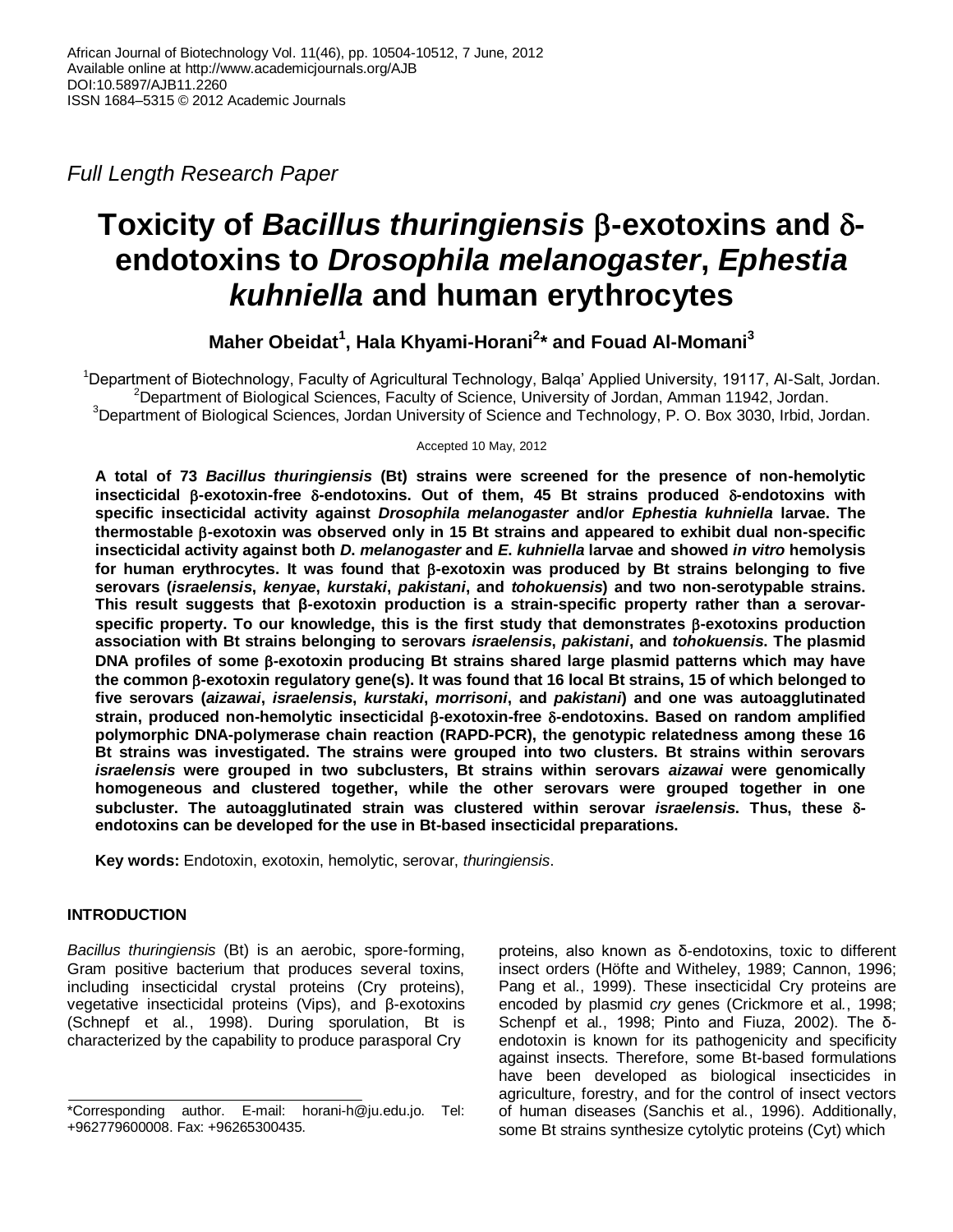are toxic to dipterans and to a large number of eukaryotic cells (Ellar, 1997). During vegetative growth, some Bt strains secrete a thermostable low molecular weight (701 Da), adenine nucleotide analogue known as β-exotoxin or thuringiensin that interferes with RNA biosynthesis, resulting in a broad-spectrum of non-specific toxicity, including invertebrates and vertebrates (Lecadet and de Barjac, 1981). Two types of β-exotoxin have been separated by high performance liquid chromatography (HPLC) (Levinson et al*.*, 1990; Gohar and Perchat, 2001). Type I β-exotoxin is plasmid encoded and composed of adenosine, glucose, and allaric acid (Levinson et al*.*, 1990; Espinasse et al*.*, 2002a, 2002b). Very few studies have dealt with type II β-exotoxin and its structure remains unknown. β-Exotoxin production is a strain-specific property rather than a serovar (subspecies)-specific property (Ohba et al*.*, 1981; Hernández et al*.*, 2001); highly toxic to a number of insect species from different orders. Dipteran larvae appear to be the most susceptible after ingestion of the βexotoxin (Sebesta et al*.*, 1981). The World Health Organization (WHO) has recommended that Bt strains that produce β-exotoxin should not be used for insect control, or at least that commercial Bt products should be free of β-exotoxin due to their toxicity to mammalians (WHO, 1999, 2007). Thus, detection of β-exotoxin is crucial in the development and production of Bt based<br>biopesticides. Nevertheless, several B-exotoxin biopesticides. Nevertheless, several preparations have been used effectively to control fly larvae in piggeries, latrine, and compost toilets (Carlberg et al*.*, 1985, 1986).

The current study aimed to screen for non-hemolytic  $\beta$ exotoxin-8-endotoxin<sup>+</sup> Bt strains to be used as biological control agents. This aim was achieved by assessment of the toxicity of Jordanian Bt strains against two insect models, *Drosophila melanogaster* and *Ephestia kuhniella* larvae, and against human erythrocytes.

## **MATERIALS AND METHODS**

#### **Bacterial strains**

A total of 78 previously isolated Bt strains from Jordanian habitats (Obeidat et al*.*, 2000; Khyami-Horani, 2002, 2003; Al-Momani et al*.*, 2004) were used in this study; 73 of which belonged to 14 serovars [*aizawai* (one strain), *entomocidus* (one strain), *higo* (one strain), *israelensis* (26 strains), *jordanica* (one strain), *kenyae* (seven strains), *kumamotoensis* (two strains), *kurstaki* (20 strains), *malaysiensis* (three strains), *morrisoni* (two strains), *pakistani* (five strains), *sooncheon* (one strain), *thuringiensis* (two strains), and *tohokuensis* (one strain)], one autoagglutinated, and four were nonserotypable (NSP). Three reference strains obtained from the International Entomopathogenic *Bacillus* Collection Center (IEBC), Institute Pasteur, Paris including T03A005 (serovar *kurstaki* HD1), T07001 (serovar *aizawai*) and T14001 (serovar *israelensis*) were used in this study.

#### **Growth of strains for bioassay**

Each Bt strain was inoculated into 40 ml of  $T_3$  medium (0.3%)

tryptone, 0.2% tryptose, 0.15% yeast extract, 0.05 M sodium phosphate, and 0.005% MnCl2) (Travers et al*.*, 1987) and incubated at 37°C for 24 h. Spores and parasporal inclusion bodies were harvested by centrifugation at 4,000 rpm for 10 min at 25°C. The supernatants were autoclaved for 30 min at 121°C to be used for βexotoxin bioassay (Carozzi et al., 1991). For δ-endotoxin bioassay, pellets (spores and parasporal inclusions) were solubilized in 5 ml of 50 mM Na<sub>2</sub>CO<sub>3</sub> (pH 10) containing 10 mM dithiothreitol (DTT) and 1 mM ethylenediaminetetraacetic acid (EDTA) for 1 h at 37°C (Mizuki et al*.,* 1999). After solubilization, 1 mM phenylmethylsulphonyl fluoride (Sigma-Aldrich, USA-Germany) was added to stop solubilization. The pH of DTT-solubilized pellets was adjusted to 8 by 1 M HCl, and then passed through a 0.45-µM membrane filter (Mizuki et al*.,* 1999, 2000). The protein concentration of the DTT-solubilized pellets was determined by the method of Bradford (1976) and adjusted to 10 µg/ml. Thereafter, five-fold serial dilutions were prepared for toxicity assay.

#### **Insect bioassay**

The toxicity of the 78 Bt strains was tested against *D*. *melanogaster*  (Diptera) and *E*. *kuhniella* (Lepidoptera). The Bt serovars *israelensis* (IEBC No. T14001) and *kurstaki* HD1 (IEBC No. T03A005) were used in δ-endotoxin toxicity assay whereas, Bt serovar *aizawai* (IEBC no. T07001) was used in β-exotoxin toxicity assay. The toxicity assay of δ-endotoxin and β-exotoxin was performed according to the methods of Saadoun et al*.* (2001) and Cantwell et al*.* (1964), respectively. For *D*. *melanogaster* assay, ten 3rd instar larvae were placed into each well of 24-well plates, and 0.6 ml of δ-endotoxin (DTT-solubilized pellet) or β-exotoxin (autoclaved supernatant) was added to each well. The toxicity of each strain was assayed in triplicates. Plates were incubated at 25°C for 24 h. Mortality was scored in comparison with a parallel control of 0.6 ml δ-endotoxin vehicle components except the toxin and of 0.6 ml sterile T<sup>3</sup> media for β-exotoxin assay. For *E*. *kuhniella*, the toxicity assay was performed in triplicate according to Obeidat et al. (2004). The scored mortality was corrected according to Abbott's formula (Abbott, 1925) and the  $LC_{50}$  values of DTTsolubilized pellets were calculated by the regression analysis method (Luo et al., 1993).

#### **Hemolytic activity assessment**

Hemolytic activity of  $\delta$ -endotoxin and  $\beta$ -exotoxin of Bt strains that exhibited larvicidal activity was investigated in this study to be tested on normal human erythrocytes by spectrophotometric method (Saitoh et al., 1998). Blanks for δ-endotoxin and β-exotoxin treatments were prepared by including the vehicle components (all added materials were included but not the toxins). Positive controls using hemolysing buffer (170 mM Tris base, pH 7.2, 0.83% NH4Cl) were run in parallel. The results were observed and recorded as +++: high hemolysis  $(A_{540} > 1.0; > 30\%$  hemolysis); ++: moderate hemolysis (1.0  $\geq$  A<sub>540</sub>  $>$  0.5; 30%  $\geq$  hemolysis  $>$  15%); +: low hemolysis (0.5  $\geq$  A<sub>540</sub>  $>$  0.2; 15%  $\geq$  hemolysis  $>$  5%), and -: nonhemolytic (0.2  $\geq$  A<sub>540</sub>; 5%  $\geq$  hemolysis).

#### **RAPD-PCR amplification and cluster analysis**

All Bt strains that produced non-hemolytic insecticidal  $\beta$ -exotoxinfree  $\delta$ -endotoxins, as well as the reference strains, were inoculated into 20 ml of Luria-Bertani (LB) broth and incubated overnight at 37°C in an orbital shaker until cultures reached late exponential phase. The bacterial cultures were centrifuged and the bacterial cells were used to isolate total genomic DNA by the Wizard® Genomic DNA Purification Kit (Promega, USA, part number A1120).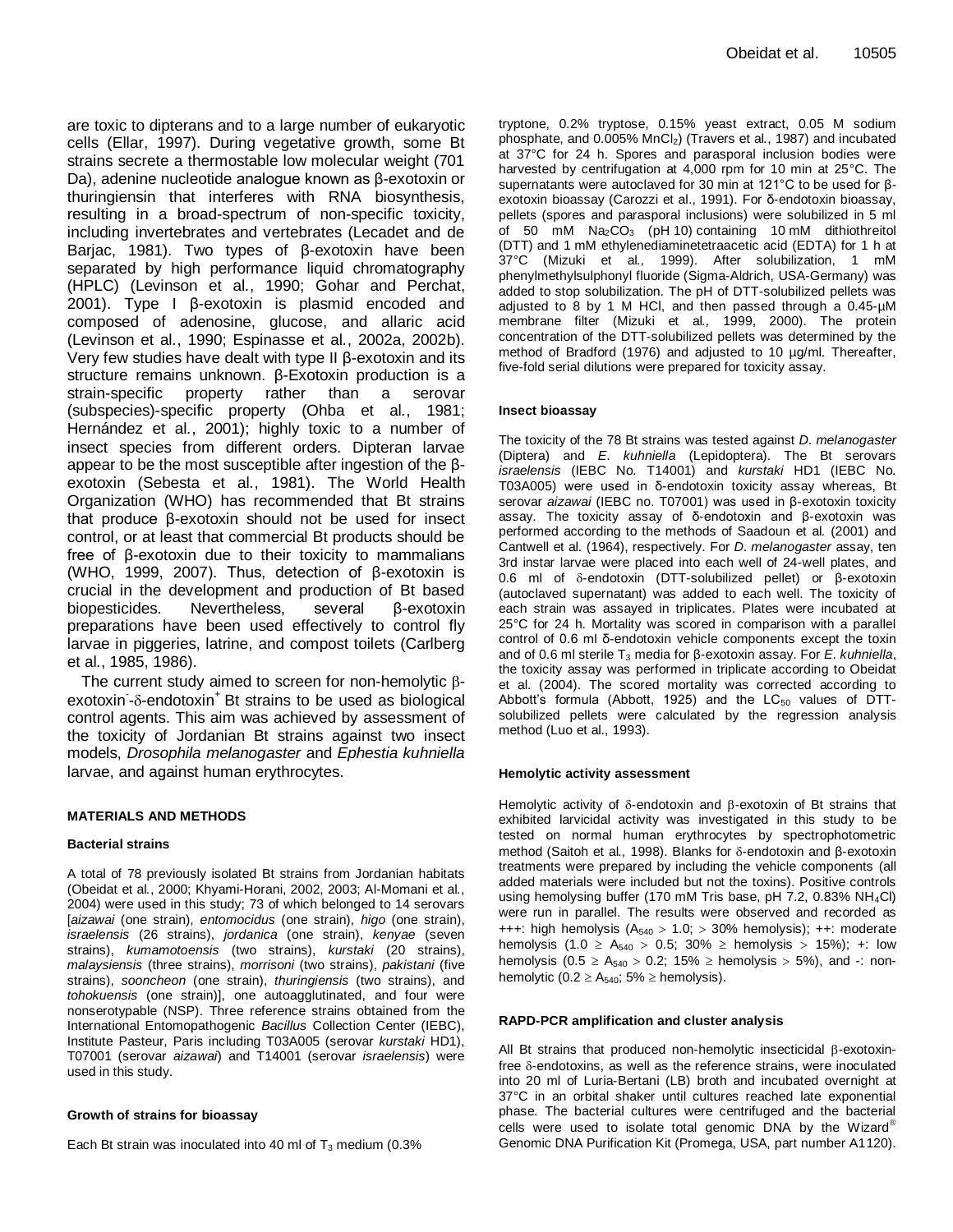After the screening of 40 randomly prepared arbitrary primers, a total of 7 oligonucleotides were used (RP-1; 5′-CAGGCCCTTC-3′, RP-9; 5′-TCATCGCGCT-3′, RP-11; 5′-GCGATCCCCA-3′, RP-16; 5′-CAATCGCCGT-3′, RP-18; 5′-GTGAGGCGTC-3′, RP-24; 5′- TGGACCGGTG-3′, and RP-33; 5′-AAAGCTGCGG-3′). Amplification was carried out in DNA thermal cycler for 40 reaction cycles. Each reaction was carried out in 10  $\mu$ L; 1  $\mu$ L of template DNA (1 ng) was mixed with 1X reaction buffer (1 µL), 200 µM deoxynucleoside triphosphate (0.8 µL), 0.4 µM primer (0.4 µL), and 1 U of *Taq* DNA polymerase (1 µL). Template DNA was pre-denatured at 94°C for 2 min, then denatured (1 min at 94°C) and annealed to primers (1 min at 35°C); extensions of PCR products was achieved at 72°C for 2 min. After the 40 cycles were completed, an extra extension step for 6 min at 72°C was carried out. Products were analyzed by electrophoresis on a 1% agarose gel. A Hi-Lo DNA ladder marker (Minnesota Molecular Inc., USA) was used. Generated bands were screened and digitally photographed under ultraviolet (UV) light, and only bright and reproducible bands were scored for the analysis.

Cluster analysis was used to examine genotypic relationships among the tested strains. Amplification products were scored as either present [1] or absent [0]. A data matrix was prepared to determine similarities between each pair of genotypes. The Jaccard's function supported in the software package IBM SPSS statistics version 19 (2011) was used. The matrix was used to construct an unrooted tree using the unweighted pair group method with arithmetic mean (UPGMA). To support the UPGMA groupings on the tree, the data were bootstrapped 490 times using WINBOOT software (Yap and Nelson, 1996).

## **Plasmid DNA isolation**

Bt strains that were found to produce the highest  $\beta$ -exotoxin activity representing different serovars were selected for plasmid DNA isolation. Eight Bt strains were inoculated into 10 ml LB broth and incubated for 12 h with agitation (150 rpm) at 37°C. Thereafter, cells were harvested by centrifugation at 14,000 rpm for 2 min. The plasmid DNA profiles were performed using Wizard<sup>®</sup> Plus SV Miniprep DNA purification kit (Promega, USA, part number TB225, Cat. No. A1340) according to the manufacturer's instructions. Plasmid DNA profiles were analyzed and compared by<br>electrophoresis on 0.7% horizontal\_agarose\_gels. A\_GeneRuler™ DNA ladder mix (Fermentas, #SM0338, Germany) was used.

## **Statistical analysis**

All data were expressed as the mean  $\pm$  standard deviation (SD). For statistical evaluation of data for  $\beta$ -exotoxin mortality, one-way ANOVA (Tukey's studentized range) was applied using the program IBM SPSS statistics 19.0 for Windows. Significant differences were considered significant at *P* < 0.05.

## **RESULTS**

The insecticidal and hemolytic activities of  $\delta$ -endotoxins and  $\beta$ -exotoxins of 78 Bt strains were investigated in the current study. It was found that DTT-solubilized  $\delta$ endotoxins of 43 Bt strains (42 strains belonging to 12 serovars and one was autoagglutinated) exhibited larvicidal activity against the Diptera, *D*. *melanogaster*, with  $LC_{50}$  ranging from 0.17 to 5.96 ng/ml (Table 1). The highest toxicity was exhibited by 10 local Bt strains

belonging to serovars *entomocidus* (J115), *israelensis*  (J63 and J74), *kenyae* (J37 and J81), *kurstaki* (J26, J33, and J35) and *pakistani* (J52 and J139). Furthermore, several Bt strains exhibited higher larvicidal activity against *D*. *melanogaster* than the reference strains T14001 and T03A005. For the lepidopteran *E*. *kuhniella*, 12 Bt strains of six serovar types (*israelensis*, *kenyae*, *kurstaki*, *morrisoni*, *pakistani* and *thuringiensis*) exhibited larvicidal activity with  $LC_{50}$  values higher than the values recorded with *D*. *melanogaster* (Table 1). Strain J25 (serovar *kurstaki*) showed the highest toxicity (LC<sub>50</sub> is 8.13 ng/ml). Additionally, two Bt strains (J29 and J69) exhibited larvicidal activity against *E*. *kuhniella*, but not against *D*. *melanogaster* (Table 1). Three local Bt strains (J25, J30, and J37) showed higher larvicidal activity against *E*. *kuhniella* than the reference strain T03A005.

Moreover, 45 Bt strains, which exhibited insecticidal activity to *D*. *melanogaster* and/or *E*. *kuhniella*, were screened for their hemolytic activity against human erythrocytes (Table 1). 16 strains [J44 (serovar *aizawai*), J40, J45, J56, J60, J62, J63, J70 and J78 (serovar *israelensis*), J26, J35, and J36 (serovar *kurstaki*), J29 (serovar *morrisoni*), J52 and J139 (serovar *pakistani*), and the autoagglutinated strain (J71)] produced nonhemolytic insecticidal  $\delta$ -endotoxins. Thermostable  $\beta$ exotoxins were observed only in 17 strains (Table 2). Interestingly, all  $\beta$ -exotoxin producing Bt strains were found to exhibit dual insecticidal activity against larvae of *D*. *melanogaster* and *E*. *kuhniella*. 15 Bt strains belonged to five serovars (*israelensis*, *kenyae*, *kurstaki*, *pakistani*, and *tohokuensis*) and two NSP strains produced thermostable  $\beta$ -exotoxin (Table 2). The corrected mortality against larvae of *D*. *melanogaster* and *E*. *kuhniella* ranged from  $25.9 \pm 6.4$  to 100% and from 14.8  $\pm$ 6.4 to 100%, respectively. Strains J15, J81, and J28 caused 100% mortality against larvae of *D*. *melanogaster*. Strains J53, J81, and J32 caused 100% mortality against *E*. *kuhniella* larvae (Table 2). It was clearly observed that J81 (serovar *kenyae*) gave the highest significant  $\delta$ -endotoxin and  $\beta$ -exotoxin mortality against *D*. *melanogaster* larvae, and the highest significant β-exotoxin mortality against *E. kuhniella* larvae (Tables 1 and 2). Furthermore, the 17 Bt strains which produced thermostable  $\beta$ -exotoxin were screened for hemolytic activity (Table 2). All  $\beta$ -exotoxin producers exhibited *in vitro* hemolysis for human erythrocytes ranging from low to high.

Based on RAPD-PCR amplification of Bt strains which produced non-hemolytic insecticidal  $\beta$ -exotoxin-free  $\delta$ endotoxins, a dendrogram was constructed to detect genotypic relatedness among the strains (Figure 1). The amplified strains of Bt were allocated to two RAPD clusters (cluster-I and cluster-II); cluster-I was subdivided into three subclusters (IA, IB, and IC). The generated dendrogram from RAPD-PCR patterns revealed that Bt strains were relatively heterogeneous in subcluster-IA, but homogenous within subcluster-IB, subcluster-IC, and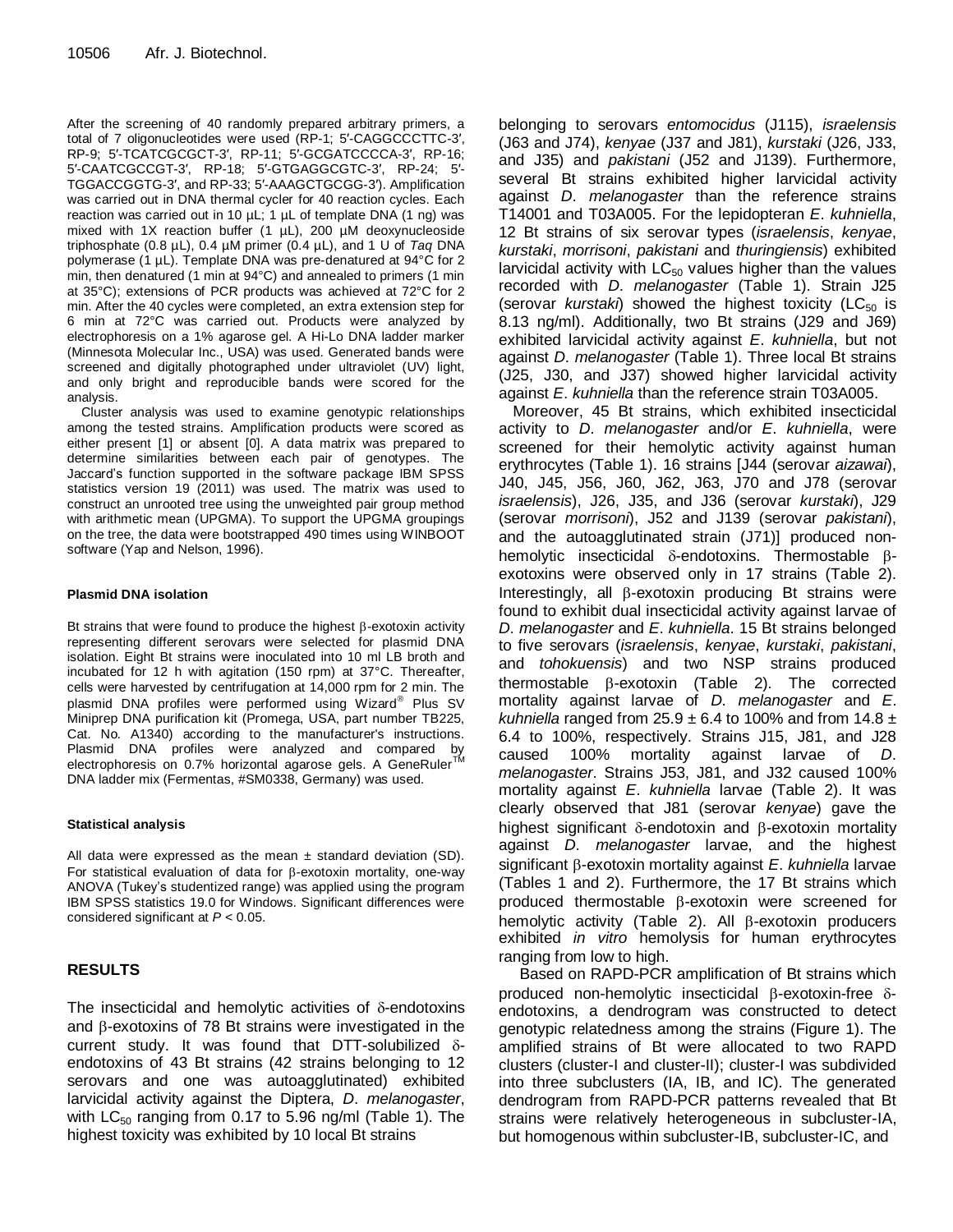| Bt Serovar <sup>a</sup> | <b>Bt Strain</b> | $LC_{50}$ <sup>b</sup> (ng/ml) |                  | Degree of erythrocytes       |
|-------------------------|------------------|--------------------------------|------------------|------------------------------|
|                         |                  | D. melanogaster                | E. kuhniella     | hemolysis <sup>c</sup>       |
| aizawai                 | J44              | 3.70 (3.06-4.14)               | $\pmb{0}$        |                              |
| entomocidus             | J115             | $0.29(0.11-0.41)$              | 0                | $^{++}$                      |
| higo                    | J77              | 5.19 (4.54-5.96)               | 0                | $^{+++}$                     |
|                         |                  |                                |                  |                              |
|                         | J19              | 1.85 (1.21-2.49)               | 0                | $^{+++}$                     |
|                         | J21              | 1.11 (0.47-1.96)               | 0                | $^{\small +++}$              |
|                         | J40              | 3.39 (2.03-4.93)               | 0                |                              |
|                         | J45              | 3.70 (3.06-4.81)               | 0                | $\blacksquare$               |
|                         | J50              | 3.33 (1.93-4.36)               | 0                | $^{\mathrm{++}}$             |
|                         | <b>J56</b>       | 1.48 (0.52-2.02)               | 0                | $\qquad \qquad \blacksquare$ |
|                         | <b>J59</b>       | 5.93 (4.29-7.57)               | 0                | $\ddot{}$                    |
| israelensis             | J60              | 5.20 (4.55-7.13)               | 0                |                              |
|                         | J62              | 2.22 (1.58-3.07)               | 0                |                              |
|                         | J63              | $0.17(0.14 - 0.29)$            | 0                |                              |
|                         | J66              | 1.48 (0.84-2.27)               | 0                | $^{\small +++}$              |
|                         | J67              | 4.44 (3.32-5.55)               | 0                | $^{\small +++}$              |
|                         | J70              | 4.07 (2.96-5.68)               | 0                |                              |
|                         | J74              | $0.27(0.13-0.39)$              | 51.8 (40.6-65.2) | +                            |
|                         | <b>J78</b>       | 4.81 (4.16-5.63)               | 0                |                              |
| jordanica               | J112             | 1.13 (0.46-1.78)               | 0                | $^{\mathrm{++}}$             |
|                         | J13              | 4.47 (3.32-5.56)               | 37.1 (24.7-51.3) | $^{\small +++}$              |
|                         | J15              | 1.11 (0.53-1.76)               | 0                | $++$                         |
| kenyae                  | J30              | 5.96 (5.29-7.19)               | 25.9 (19.4-33.2) | $^{\small +++}$              |
|                         | J37              | $0.19(0.14-0.33)$              | 22.2 (15.8-31.6) | $^{+++}$                     |
|                         | J81              | $0.26(0.18-0.43)$              | 0                | $++$                         |
| kumamotoensis           | J51              | 4.81 (4.16-5.65)               | 0                | $^{+++}$                     |
|                         | J06              | $1.85(1.22 - 2.75)$            | 0                | $\ddot{}$                    |
|                         | J17              | 4.83 (4.13-5.66)               | 43.4 (21.8-59.1) | $^{+++}$                     |
|                         | J25              | 5.56 (4.92-6.68)               | 8.13 (1.7-14.5)  | $^{+++}$                     |
| kurstaki                | J26              | $0.18(0.13 - 0.31)$            | 0                | $\overline{\phantom{0}}$     |
|                         | J33              | $0.23(0.13-0.38)$              | $\pmb{0}$        | $^{\mathrm{+}}$              |
|                         | J34              | 4.81 (4.16-5.45)               | 33.3 (17.8-49.6) | $^{\mathrm{+++}}$            |
|                         | J35              | $0.27(0.17 - 0.41)$            | 44.4 (34.8-52.8) |                              |
|                         | J36              | 4.81 (4.16-5.92)               | 0                |                              |
|                         | J41              | 5.19 (4.54-6.32)               | 0                | $^{\mathrm{+}}$              |
|                         | J49              | 5.90 (5.27-7.55)               | 0                | $\ddot{}$                    |
| malaysiensis            | J20              | $3.33(2.13 - 4.53)$            | 0                | $\ddot{}$                    |
|                         | J80              | 4.81 (4.19-5.45)               | 0                | $++$                         |
| morrisoni               | J29              | $\pmb{0}$                      | 48.1 (35.7-62.5) |                              |
|                         | J28              | 5.19 (4.52-6.79)               | 0                | $^{\small +++}$              |
| pakistani               | J52              | $0.19(0.10-0.39)$              | 0                |                              |
|                         | J139             | $0.30(0.23 - 0.43)$            | 59.3 (43.1-78.0) |                              |

Table 1. Larvicidal and hemolytic activities of Bt  $\delta$ -endotoxins.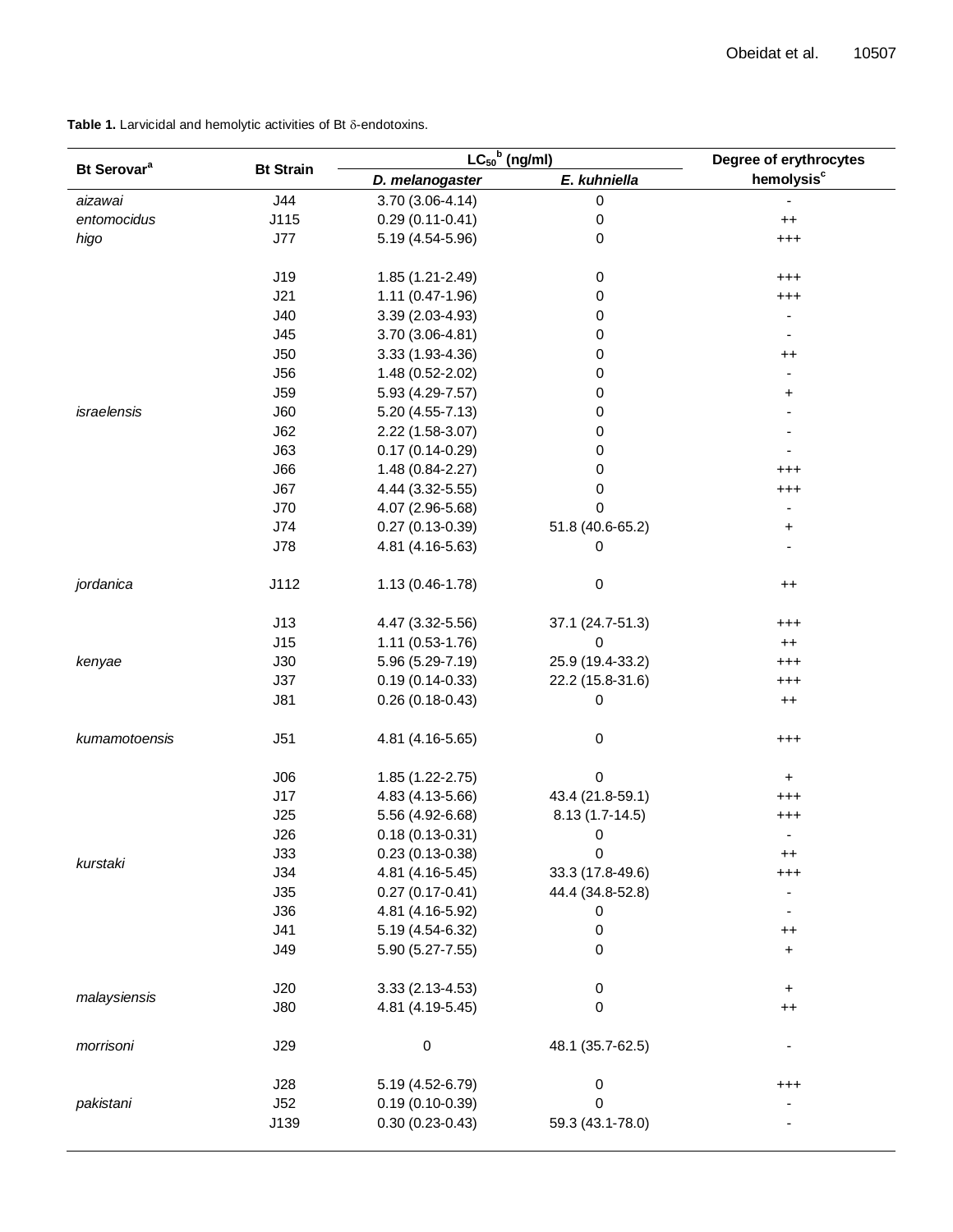#### **Table 1.** Contd.

| sooncheon        | J18     | 2.22 (1.57-3.33)   |                  | $^{++}$ |
|------------------|---------|--------------------|------------------|---------|
| thuringiensis    | J23     | 5.89 (5.29-7.53)   | 25.7 (18.8-37.3) |         |
|                  | J69     | 0                  | 24.6 (16.6-36.2) |         |
|                  |         |                    |                  |         |
| Autoagglutinated | J71     | $0.74(0.47-1.38)$  |                  |         |
| Bti              | T14001  | $5.48(4.84-6.12)$  |                  | $++$    |
| Btk HD1          | T03A005 | $3.62$ (3.28-4.57) | 42.3 (34.2-53.4) | -       |

a *Bti* is the reference strain *B*. *thuringiensis* serovar *israelensis* IEBC No. T14001. *Btk* HD1 is the reference strain *B*. *thuringiensis* serovar *kurstaki*  HD1 IEBC No. T03A005. <sup>b</sup> Numbers between parentheses are 95% fiducial limits. <sup>c</sup>The degree of hemolysis was graded as +++ (high), ++ (moderate), + (low), and – (non-hemolytic).

Table 2. Larvicidal and hemolytic activities of Bt  $\beta$ -exotoxins.

| Bt Serovar <sup>a</sup> | <b>Bt Strain</b> | Mortality <sup>b</sup> % of $\beta$ -exotoxins against |                              | Degree of erythrocytes |
|-------------------------|------------------|--------------------------------------------------------|------------------------------|------------------------|
|                         |                  | D. melanogaster                                        | E. kuhniella                 | hemolysis <sup>c</sup> |
| israelensis             | J21              | 77.8±11.1d <sup>ef</sup>                               | $22.2 \pm 11.1^{bc}$         | $^{+++}$               |
|                         | J38              | $74.1 \pm 12.8$ <sup>def</sup>                         | 63.0 $\pm$ 6.4 $\rm{e}$      | $++$                   |
|                         | <b>J39</b>       | $66.7 \pm 0.0$ <sup>de</sup>                           | $25.9 \pm 6.4^{bc}$          | $^{+++}$               |
|                         | J50              | $74.1 \pm 12.8$ <sup>def</sup>                         | $88.9 \pm 0.0$ <sup>f</sup>  | $^{+++}$               |
|                         | J53              | $88.9 \pm 11.1$ <sup>ef</sup>                          | $100 \pm 0.0$ <sup>g</sup>   | $++$                   |
|                         | <b>J82</b>       | 74.1±12.9def                                           | 63.0 $\pm$ 6.4 $\rm{e}$      | $\ddot{}$              |
| kenyae                  | J15              | $100 \pm 0.0$ <sup>f</sup>                             | $88.9 \pm 11.1$ <sup>f</sup> | $++$                   |
|                         | <b>JN23</b>      | 55.6±11.2 $^{cd}$                                      | $18.5 \pm 6.4^b$             | $\ddot{}$              |
|                         | J81              | $100 \pm 0.0$ <sup>f</sup>                             | $100 \pm 0.0$ <sup>9</sup>   | $^{++}$                |
| kurstaki                | J31              | $88.9 \pm 0.0$ <sup>ef</sup>                           | $66.7 \pm 11.1^e$            | $^{+++}$               |
|                         | J32              | $85.2 \pm 17.0$ <sup>ef</sup>                          | $100 \pm 0.0$ <sup>g</sup>   | $^{++}$                |
|                         | J33              | $63.0 \pm 6.4$ <sup>cde</sup>                          | $18.5 \pm 6.4^b$             | $\ddot{}$              |
|                         | J49              | $51.9 \pm 6.5^{bcd}$                                   | $25.9 \pm 6.4^{bc}$          | $^{++}$                |
| pakistani               | J28              | $100 \pm 0.0$ <sup>f</sup>                             | $88.9 \pm 11.1$ <sup>f</sup> | $+$                    |
| tohokuensis             | J72              | $25.9 \pm 6.4^b$                                       | $40.7 \pm 6.4^d$             | $^{+++}$               |
| Nonserotypable          | J43              | $40.7 \pm 6.4^{bc}$                                    | $55.6 \pm 11.2^{de}$         | $\ddot{}$              |
|                         | <b>JN71</b>      | 74.1±12.8def                                           | $25.9 \pm 6.4^{bc}$          | $^{++}$                |
| <b>Bta</b>              | T07001           | 77.8±11.1 <sup>def</sup>                               | $66.7 \pm 0.0^e$             | $++$                   |
| Control                 | C                | 0.0 <sup>a</sup>                                       | 0.0 <sup>a</sup>             |                        |

<sup>a</sup>Bta is the reference strain *B. thuringiensis* serovar *aizawai* IEBC No. T07001. <sup>b</sup> The mortality was corrected according to Abbott's formula and represented as means ± SD. Means ± SD within column followed by the same letter are not significantly different (Tukey's studentized range test:  $\alpha$  = 0.05). The degree of hemolysis was graded as +++ (high), ++ (moderate), + (low), and – (non-hemolytic).

cluster-II. In subcluster-IA, Bt strains of serovar *pakistani* (J52 and J139) were clustered together with 99.0% similarity matrix. This high similarity was strongly supported by bootstrap value of 95.6% for the cluster node that grouped them. Moreover, J29 strain (serovar *morrisoni*) clustered with Bt strains belonging to serovar *pakistani* supported by a good bootstrap value (83.7%). Interestingly, all Bt strains of serovar type *kurstaki*,

including the reference strain (IEBC No. T03A005) and the local strains (J26, J35, and J36) clustered in subcluster-IA. The Bt strains of serovar type *israelensis* clustered together in subcluster-IB with a high bootstrap value (98.2%) and subcluster-IC with 87.9% bootstrap value (Figure 1). The reference strain *Bt israelensis* (IEBC No. T14001) clustered in subcluster-IC with the local Bt strains of the same serovar type and showed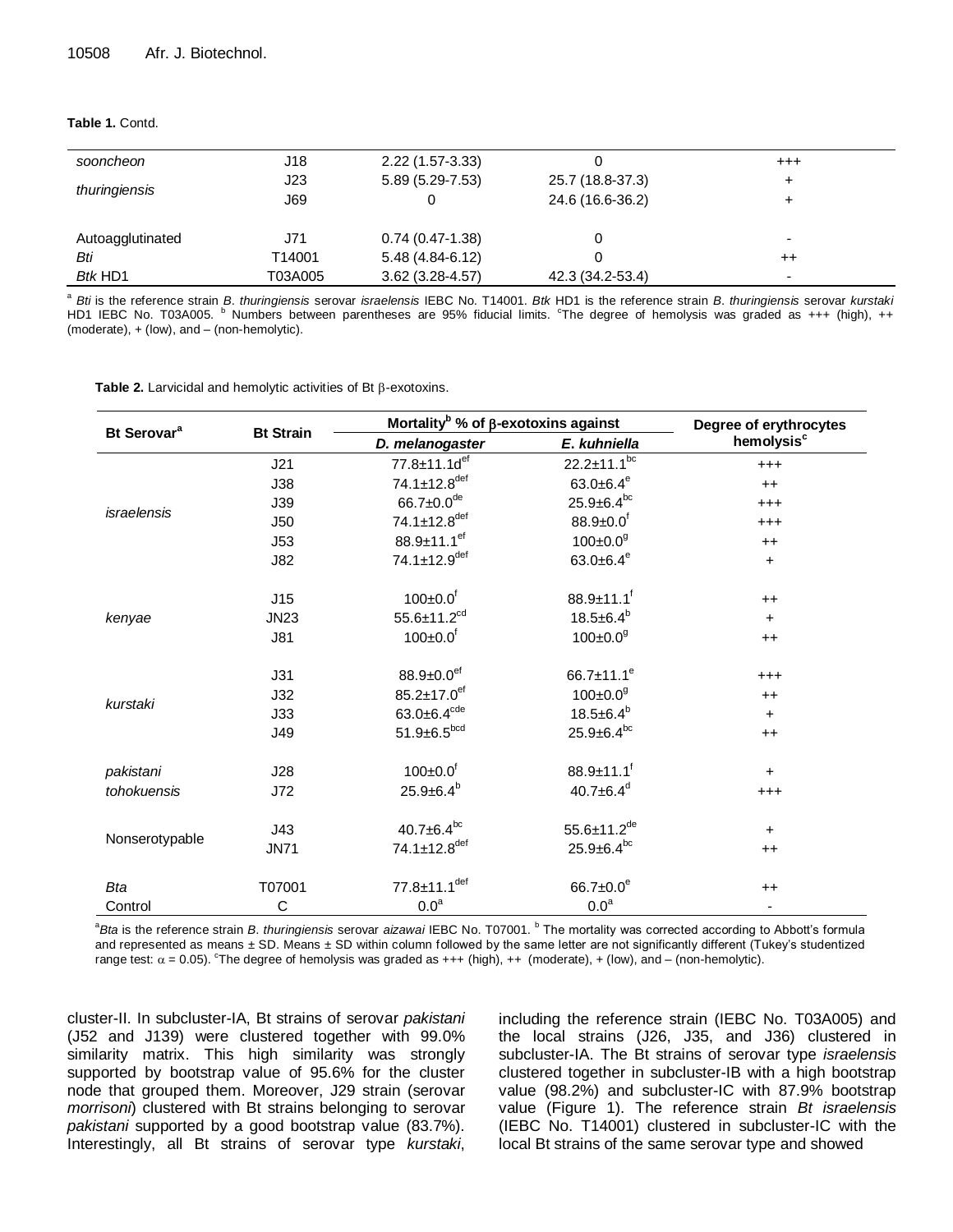

**Figure 1.** Dendrogram based on RAPD-PCR patterns of tested *B. thuringiensis* strains using the UPGMA clustering algorithm. The numbers at the nodes are bootstrap values, and are expressed as percentages of 490 bootstrap replications.

87.0% similarity matrix to the local strain J56. The autoagglutinated strain was also clustered with serovar *israelensis* and had 93.1% similarity to the local strain J78. The reference strain IEBC No. T07001 and the local strain J44 which belonged to serovar *aizawai* were clustered together in cluster-II with 94.9% similarity and supported by a high bootstrap values (93.3%). Moreover, the plasmid DNA was isolated from eight Bt strains that exhibited the highest  $\beta$ -exotoxin activity (Figure 2). Different profile patterns were observed: three common monomorphic large bands  $(>10$  kbp) were produced by the investigated strains.

# **DISCUSSION**

The main goal of the current study was to determine the distribution of insecticidal  $\delta$ -endotoxins and  $\beta$ -exotoxins among 78 Jordanian Bt strains in an attempt to develop a non-hemolytic β-exotoxin -δ-endotoxin<sup>+</sup> insecticide. In this study, more than 50% (45 strains) of the total Bt strains were found to produce toxic  $\delta$ -endotoxins to  $D$ . *melanogaster* and/or *E*. *kuhniella* larvae. 44 of them belonged to 13 serovars (*aizawai*, *entomocidus*, *higo*, *israelensis*, *jordanica*, *kenyae*, *kumamotoensis*, *kurstaki*, *malaysiensis*, *morrisoni*, *pakistani*, *sooncheon* and *thuringiensis*), and one strain was autoagglutinated. It was observed that larvae of *E*. *kuhniella* were intoxicated

by 12 Bt strains, whereas *D. melanogaster* larvae were intoxicated by 43 Bt strains with lower  $LC_{50}$  values, suggesting that *D. melanogaster* larvae are more susceptible to Bt δ-endotoxins than *E*. *kuhniella* larvae. This difference in the susceptibility levels could be correlated to the fact that δ-endotoxin is host specific (Sanchis et al., 1996).

The specificity of δ-endotoxins might vary due to the difference in the target insect species which differ in their susceptibility to the mode of action of the δ-endotoxins, or due to the difference in their ability to repair the injured cells of the gut, or even due to the insect gut conditions (Karamanlidou et al., 1991). On the other hand, several local Bt strains showed higher larvicidal activities to *D. melanogaster* and *E*. *kuhniella* than the tested reference Bt strains. It was suggested by Jaquet et al. (1987) that the difference in strains could play a role in their toxins specificity. Therefore, the difference at strain level between local and reference Bt could be responsible for the high toxicity effect of some local strains in comparison to the reference strains. Out of the 45 toxic Bt strains (Table 1), 29 produced hemolytic  $\delta$ -endotoxins [7 of them (J21, J50, J15, J81, J33, J49, and J28) produced hemolytic  $\beta$ -exotoxins]. The hemolytic activity of  $\delta$ endotoxins might be correlated to the presence of Cyt proteins, which is known for their cytolytic activity toward erythrocytes (Chow et al., 1989). It was observed that 16 Bt strains produced non-hemolytic insecticidal  $\delta$ -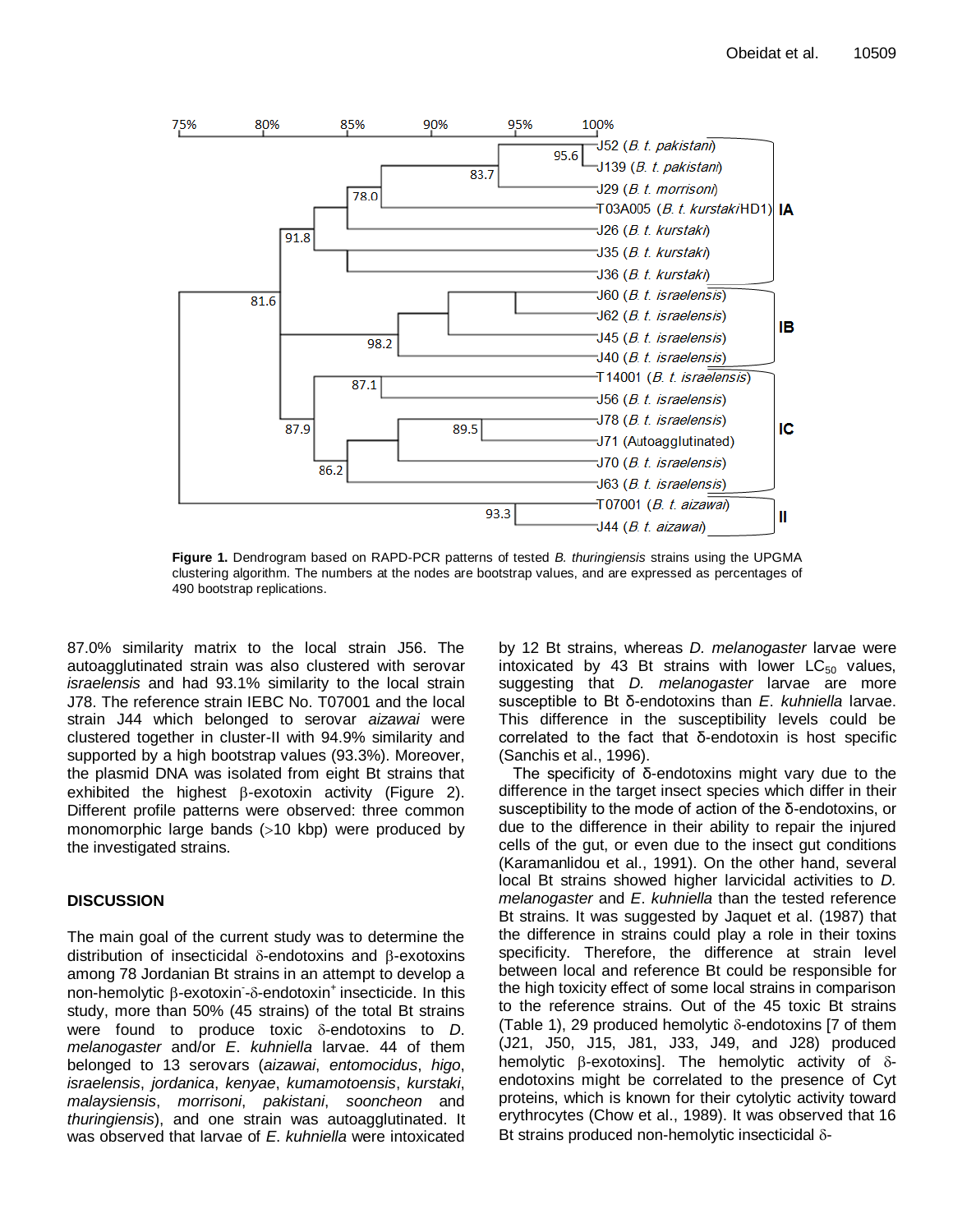

**Figure 2.** Plasmid DNA profiles of Bt strains belonging to five serovars that exhibited the highest  $\beta$ -exotoxin activity. M, GeneRulerTM DNA ladder mix; J53 and J74 (serovar *israelensis*), J15 and J81 (serovar *kenyae*), J32 (serovar *kurstaki*), J28 (serovar *pakistani*), J72 (serovar *tohokuensis*) and J43 (nonserotypable).

endotoxins and were free from  $\beta$ -exotoxins (Tables 1 and 2). Thus, biological products of these strains can be used in Bt-based formulations for biocontrol of insects. Furthermore, the current study demonstrates that Jordan soils are rich sources for isolation of Bt strains that produce insecticidal non-hemolytic  $\beta$ -exotoxin- $\delta$ endotoxin<sup>+</sup>. Additionally, β-exotoxin can be added in low amounts to  $\delta$ -endotoxin-based bio-insecticides to give synergistic insecticidal effect against target insects.

Although *D*. *melanogaster* and *E*. *kuhniella* belonged to different insect orders, both of them were susceptible to  $\beta$ -exotoxin. Moreover,  $\beta$ -exotoxin showed hemolytic activity against human erythrocytes, indicating that  $\beta$ exotoxin is non-specific and exhibit wide spectrum of toxicity against invertebrates and vertebrates. This finding is in agreement with findings of Lecadet and de Barjac (1981). The broad spectrum of  $\beta$ -exotoxin toxicity is contributed to  $\beta$ -exotoxin inhibition for RNA polymerases by acting competitively with ATP (Faust, 1973; Farkaš et al*.*, 1977). Since RNA synthesis is a vital process in all life,  $\beta$ -exotoxin exerts its toxicity for almost all forms of life. Therefore, detection of β-exotoxin before development and production of Bt-based biopesticides is required. Studies relating  $\beta$ -exotoxin production from several Bt strains belonging to different Bt serovar types are very limited. Therefore, the present work shed some light on the possible relationship between  $\beta$ -exotoxin producing strains type and the type of serovars. The results indicate that Bt strains that produced  $\beta$ -exotoxin belonged to serovars *israelensis*, *kenyae*, *kurstaki*, *pakistani*, and *tohokuensis*. In addition, two NSP strains produced  $\beta$ -exotoxin, whereas none of the Bt strains

belonging to serovars *aizawai*, *entomocidus*, *higo*, *jordanica*, *kumamotoensis*, *malaysiensis*, *morrisoni*, sooncheon and *thuringiensis* produced  $\beta$ -exotoxin. Several other studies (Cantwell et al*.*, 1964; Mohd-Salleh et al*.*, 1980; Ohba et al*.*, 1981; Levinson et al*.*, 1990; Hernández et al., 2001) showed that  $\beta$ -exotoxin was associated with certain Bt serovars, including; *aizawai*, *alesti*, *darmstadiensis*, *galleriae*, *kenyae*, *kurstaki*, *morrisoni*, *sotto*, *tenebrionis*, *tolworthi*, and *thuringiensis*. However, Ohba et al*.* (1981) and Hernández et al*.* (2001, 2003) demonstrated that β-exotoxin production is a strain-specific property rather than a serovar-specific property. This is in agreement with the present study.

A good genotypic relationship among local strains and with the reference strains was demonstrated by the constructed dendrogram for Bt strains which produced non-hemolytic insecticidal  $\beta$ -exotoxin-free  $\delta$ -endotoxins. Most Bt strains of the same serovar type were clustered together. The autoagglutinated strain could not be typed by serotyping, but was successfully amplified by RAPD-PCR and clustered with serovar *israelensis*, suggesting that RAPD-PCR amplification is a reliable tool for classification of Bt serovars. Furthermore, development of this simple molecular approach could be very informative and beneficial, particularly with respect to screening procedures such as the H-classification method. This is in accordance with the reports of Hansen et al*.* (1998) and Gaviria Rivera and Priest (2003). Bt strains of serovars *israelensis* and *aizawai* were genomically heterogeneous (Figure 1). Vilas-Bôas et al*.* (1998) and de Maagd et al*.* (2001) suggested that this genomically heterogeneous probably occurred through natural plasmid DNA exchange that has been implicated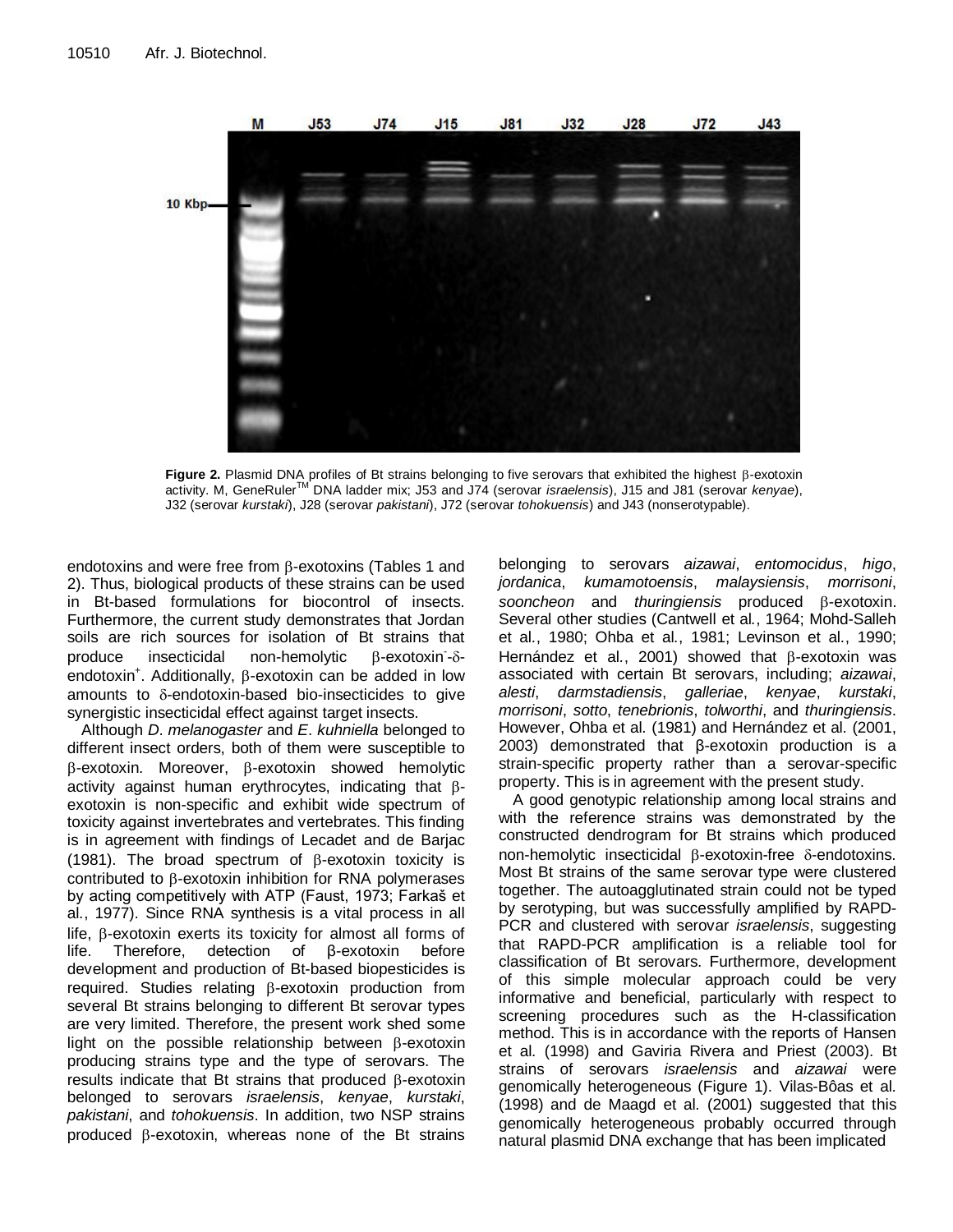as the source of the remarkable diversity of crystal protein genes in these bacteria.

Previous studies (Ozawa and Iwahana, 1986; Levinson et al., 1990) also demonstrate that production of  $\beta$ exotoxin is a plasmid-related property. The involvement of a large plasmid in  $\beta$ -exotoxin production has been proved by curing and conjugation-like transformation experiments (Ozawa and Iwahana, 1986; Levinson et al*.*, 1990). Recently, it was proposed that the genetic determinants responsible for  $\beta$ -exotoxin production, found in Cry-dependent plasmids, are regulatory elements (Espinasse et al., 2002b). Thus, any Bt strain  $(\beta$ exotoxins) from any serovar type has a possibility for gaining plasmid(s) encoding  $\beta$ -exotoxin regulatory elements from another Bt strain ( $\beta$ -exotoxins<sup>+</sup>) by natural conjugation or conjugation-like processes in the environment. This may explain why  $\beta$ -exotoxin, in this study, was produced from Bt strains belonging to serovar types comprising *israelensis*, *pakistani*, and *tohokuensis* serovars. Moreover, plasmid DNA profiles of Bt strains that produced  $\beta$ -exotoxin shared three large bands (>10 kbp), suggesting that the genes regulating synthesis of  $\beta$ exotoxin or part of its structure could be encoded by common plasmid(s) bands.

#### **REFERENCES**

- Abbott WS (1925). A method of computing the effectiveness of insecticides. J. Econ. Entomol., 18: 265-267.
- Al-Momani F, Obeidat M, Saadoun I, Meqdam M (2004). Serotyping of *Bacillus thuringiensis* isolates, their distribution in different Jordanian habitats and pathogenicity in *Drosphila melanogaster*. W. J. Microbiol. Biotechnol., 20: 749-753.
- Bradford MM (1976). A rapid and sensitive method for the quantitation of microgram quantities of protein utilizing the principle of protein-dye binding. Anal. Biochem., 72: 248-254.
- Cannon RJC (1996). *Bacillus thuringiensis* use in agriculture: a molecular perspective. Biol. Rev. Camb. Phil. Soc., 71: 561-636.
- Cantwell GE, Heimpel AM, Thompson MJ (1964). The production of an exotoxin by various crystal-forming bacteria related to *Bacillus thuringiensis* var. *thuringiensis* Berliner. J. Insect Pathol., 6: 466-480.
- Carlberg G (1986). *Bacillus thuringiensis* and microbial control of flies. MIRCEN J., 2: 267-274.
- Carlberg G, Kihamia CM, Minjas J (1985). Microbial control of flies in latrines in Dares Salaam with a *Bacillus thuringiensis* (serotype 1) preparation, Muscabac. MIRCEN J. Appl. Microbiol. Biotechnol., 1: 33-44.
- Carozzi N, Kramer V, Warren G, Evola S, Koziel M (1991). Prediction of insecticidal activity of *Bacillus thuringiensis* strains by polymerase chain reaction product profiles. Appl. Environ. Microbiol., 57(11): 3057-3061.
- Chow E, Singh G, Gill S (1989). Binding and aggregation of the 25 kilodalton toxin of *Bacillus thuringiensis* subsp. *israelensis* to cell membranes and alteration by monoclonal antibodies and amino acid modifiers. Appl. Environ. Microbiol., 55(11): 2779-2788.
- Crickmore N, Zeigler DR, Feitelson J, Schnepf E, Van Rie J, Lereclus D, Baum J, Dean DH (1998). Revision of the nomenclature for the *Bacillus thuringiensis* pesticidal crystal proteins. Microbiol. Mol. Biol. Rev., 62: 807-813.
- de Maagd R, Bravo A, Crickmore N (2001). How *Bacillus thuringiensis*  has evolved specific toxins to colonize the insect world. Trends Genet*.*, 17: 193-199.
- Ellar DJ (1997). The structure and function of *Bacillus thuringiensis*  endotoxins and prospects for biopesticide improvement. BCPC

Symp. Proc., 68: 83-100.

- Espinasse S, Gohar M, Chaufaux J, Buisson C, Perchat S, Sanchis V (2002a). Correspondence of high levels of  $\beta$ -exotoxin I and the presence of cry1B in *Bacillus thuringiensis*. Appl. Environ. Microbiol., 68: 4182-4186.
- Espinasse S, Gohar M, Lereclus D, Sanchis V (2002b). An ABC transporter from *Bacillus thuringiensis* is essential for β-exotoxin I production. J. Bacteriol., 184: 5848-5854.
- Farkaš J, Šebesta K, Horská K, Samek Z, Dolejš L, Šorm F (1977). Structure of thuringiensin, the thermostable exotoxin from *Bacillus thuringiensis*. Coll. Czech. Chem. Commun., 42: 909-929.
- Faust RM (1973). The *Bacillus thuringiensis*  $\beta$ -exotoxin: Current status. Bull. Entomol. Soc. Am., 19: 153-156.
- Gaviria RAM, Priest FG (2003). Molecular typing of *Bacillus thuringiensis* serovars by RAPD-PCR. Syst. Appl. Microbiol., 26: 254- 261.
- Gohar M, Perchat S (2001). Sample preparation for beta-exotoxin determination in *Bacillus thuringiensis* cultures by reversed-phase high-performance liquid chromatography. Anal. Biochem., 298: 112- 117.
- Hansen B, Damgaard P, Eilenberg J, Pedersen J (1998). Molecular and phenotypic characterization of *Bacillus thuringiensis* isolated from leaves and insects. J. Invert. Pathol., 71: 106-114.
- Hernández CS, Ferré J, Larget-Thiéry I (2001). Update on the detection of β-exotoxin in *Bacillus thuringiensis* strains by HPLC analysis. J. Appl. Microbiol., 90: 643-647.
- Hernández CS, Martínez C, Porcar M, Caballero P, Ferré J (2003). Correlation between serovars of *Bacillus thuringiensis* and type Ι βexotoxin production. J. Invertebr. Pathol., 82: 57-62.
- Höfte H, Whitheley HR (1989). Insecticidal crystal proteins of *Bacillus thuringiensis*. Microbiol. Rev., 53: 242-255.
- Jaquet F, Hutter R, Luthy P (1987). Specificity of *Bacillus thuringiensis* delta-endotoxin. Appl. Environ. Microbiol., 53(3): 500-504.
- Karamanlidou G, Lambropoulos A, Koliais S, Manousis T, Ellar D, Kastritsis C (1991). Toxicity of *Bacillus thuringiensis* to laboratory populations of the olive fruit fly (*Dacus oleae*). Appl. Environ. Microbiol., 57(8): 2277-2282.
- Khyami-Horani H (2002). Toxicity of *Bacillus thuringiensis* and *B. sphaericus* to laboratory populations of *Drosophila melanogaster* (Diptera: Drosophilidae). J. Basic Microbiol., 42: 105-110.
- Khyami-Horani H, Hajaij M, Charles JF (2003). Characterization of *Bacillus thuringiensis* ser. *jordanica* (serotype H 71), a novel serovariety isolated in Jordan. Curr. Microbiol., 47: 26-31.
- Lecadet MM, de Barjac H (1981). *Bacillus thuringiensis* beta-exotoxin. In: Davidson EW (ed) Pathogenesis of Invertebrate Microbiol Diseases, Allanheld O and Co., Totowa, NJ, USA, pp. 293-316.
- Levinson BL, Kasyan KJ, Chiu SS, Currier TC, González Jr JM (1990). Identification of  $\beta$ -exotoxin production, plasmids encoding  $\beta$ -exotoxin, and a new exotoxin in *Bacillus thuringiensis* by using highperformance liquid chromatography. J. Bacteriol., 172: 3172-3179.
- Luo X, Gu B, Jiang H, Shen J, Yu Z (1993). Assay of toxicity and standardization of *Bacillus thuringiensis* products. In: Yu Z (ed) Production and Application of *Bacillus thuringiensis* Preparations, Agricultural Pub. House, Beijing, pp. 167-202.
- Mizuki E, Ohba M, Akao T, Yamashita S, Saitoh H, Park YS (1999). Unique activity associated with non-insecticidal *Bacillus thuringiensis*  parasporal inclusions: *in vitro* cell-killing action on human cancer cells. J. Appl. Microbiol., 86: 477-486.
- Mizuki E, Park YS, Saitoh H, Yamashita S, Akao T, Higuchi K, Ohba M (2000). Parasporin, human leukemic cell-recognizing parasporal protein of *Bacillus thuringiensis*. Clin. Diagn. Lab. Immunol., 7(4): 625-634.
- Mohd-Salleh MB, Beegle CC, Lewis LC (1980). Fermentation media and production of exotoxin by three varieties of *Bacillus thuringiensis*. J. Invertebr. Pathol. 35: 75-83.
- Obeidat M, Al-Momani F, Saadoun I (2000). Diversity of *Bacillus thuringiensis* in different habitats of nothern Jordan. J. Basic Microbiol., 40(5-6): 385-388.
- Obeidat M, Hassawi D, Ghabeish I (2004). Characterization of *Bacillus thuringiensis* strains from Jordan and their toxicity to the Lepidoptera, *Ephestia kuehniella* Zeller. Afr. J. Biotechnol., 3(11): 622-626.
- Ohba M, Tantichodok A, Aizawa K (1981). Production of heatstable